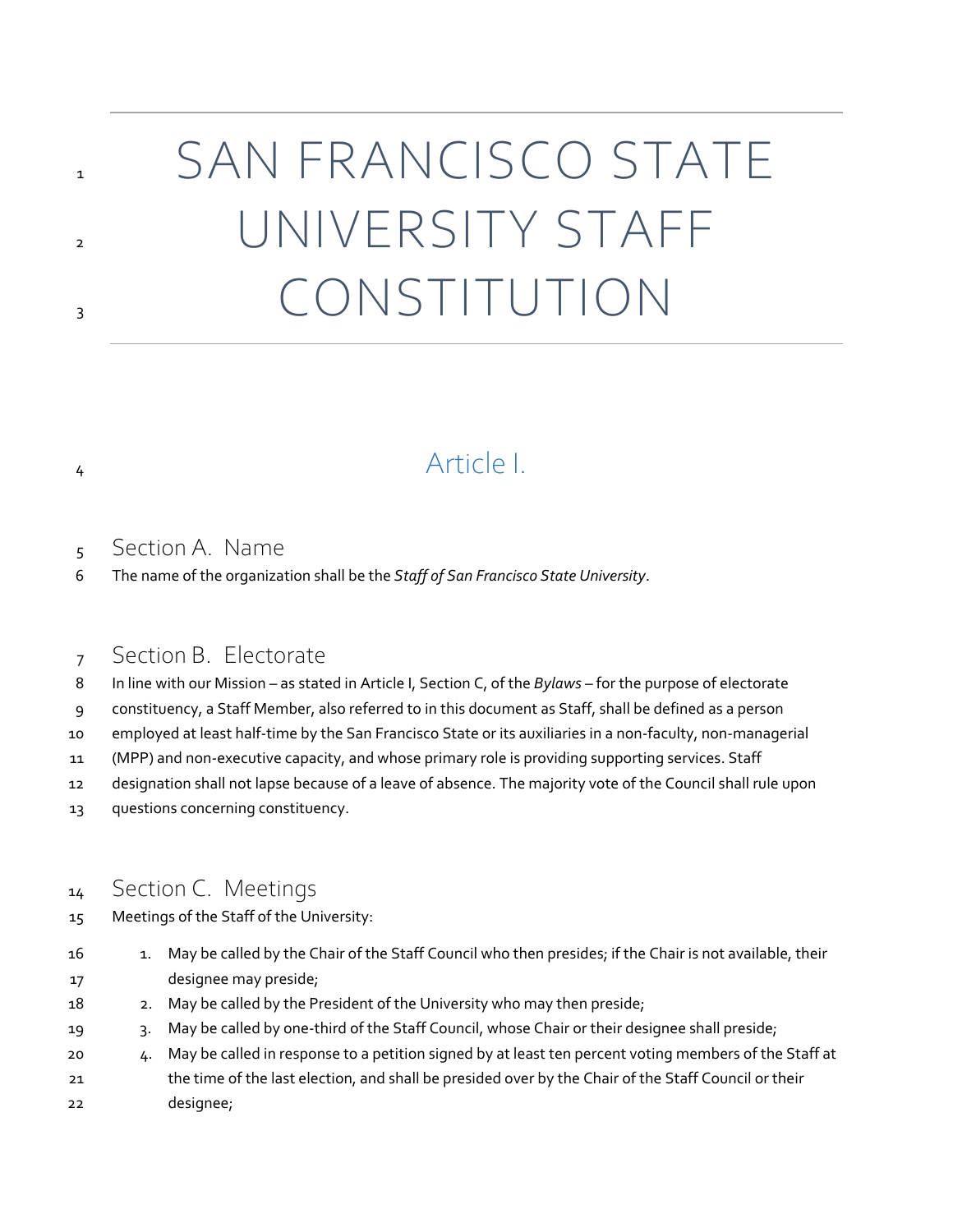5. Shall be conducted with *[Robert's Rules of Order](https://senate.sfsu.edu/about/robertsrules)* as a guide.

## 24 Article II.

#### Section A. Powers

- The Staff delegates its powers to the Staff Council as a principal representative body in matters of shared
- governance.

#### Section B. Responsibilities/Duties

Staff Council, acting as a representative body at the University in alignment with the mission and purpose of

- the organization, has the ability to:
- 1. Maintain, create and propose resolutions that formally express perspectives of the body.
- 2. Review current and, in situations that so merit, draft and propose new policy on items affecting Staff and falling outside of contracts, executive orders, the scope of representation, Collective
- Bargaining Agreements and in compliance with HEERA.
- 3. Hold events relevant to Staff.
- 4. Recognize Staff achievement and service.
- 5. Hold two-way communication with Staff (provide information to and receive information/feedback from).
- 6. Maintain a staff service pool and recommend Staff appointees for committee seats and advocate for representation on committees.
- 7. Liaise with HR regarding employee membership information for electorate and Staff Council representation apportionment purposes.

### 43 Section C. Administrative Acknowledgement

- Staff council reserves the right to propose policies and procedures in consultation with administrator and
- union review in compliance with HEERA. Upon passage by the Staff Council, proposed policies and
- procedures will be submitted to the appropriate Vice President or the University President, referred to as the
- appropriate administrator for the rest of this section, for consideration and action. Administration should
- publicize their decision on recommendations from the Staff Council with a rationale in the spirit of
- transparency.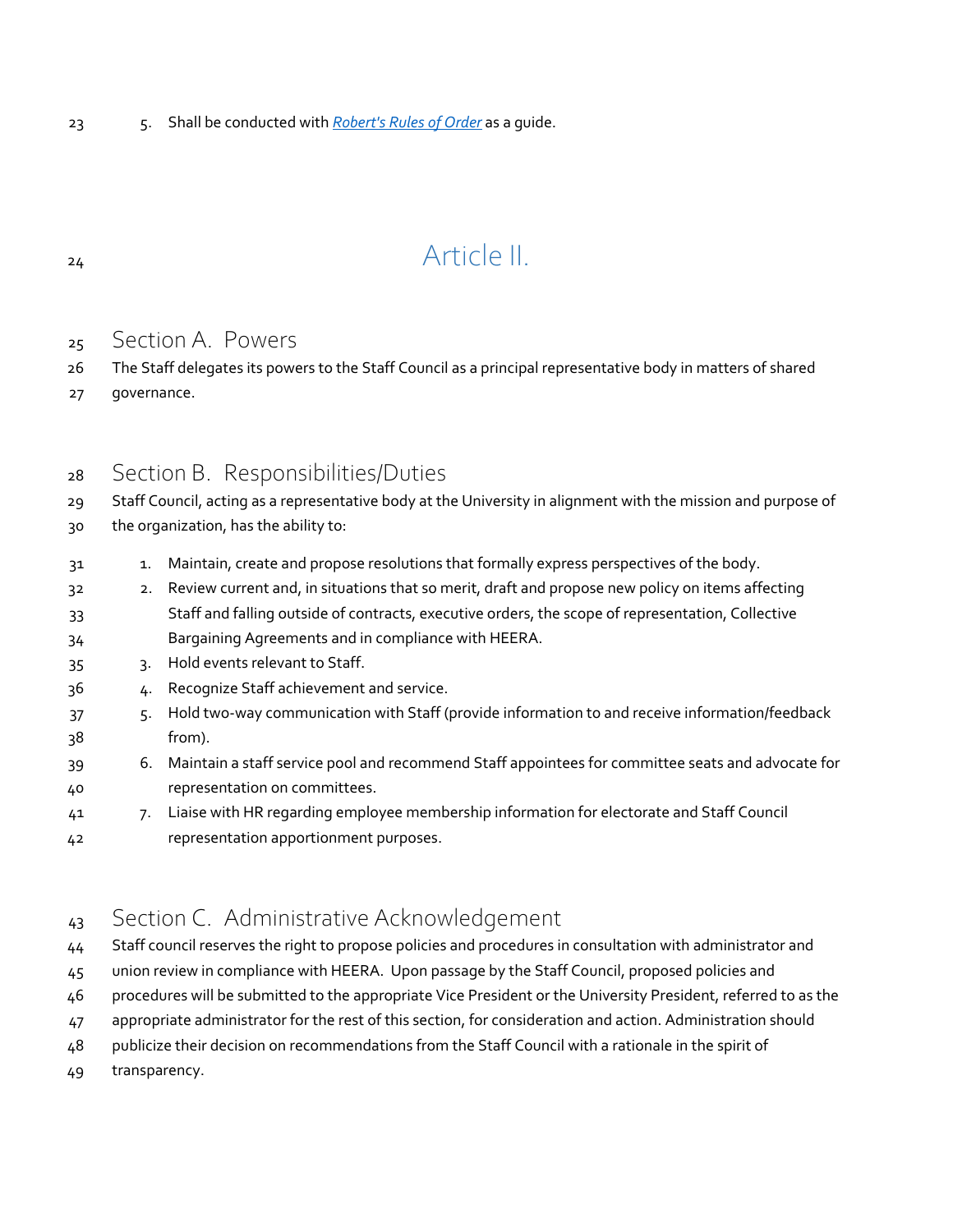# Article III.

## 51 Section A. Staff Council Membership 1. Staff representation There shall be one Staff Council seat for every 35 eligible employees, as defined in Article I, Section B: Electorate, rounding to the nearest whole number (minimum of one). Employees will be grouped according to their Bargaining Unit (1, 2, 4, 5, 6, 7, 8, and 9) - including the C99 Confidential Employees as an additional unit for the purpose of allocating Staff Council representation and voting - with the following exception: a. Unit 9 shall be distributed into four separate categories as distinguished in Affirmative Action Plan ("AAP": General Technical Support, Information Technology, Research & Data Support, and Technical Data Support). Apportionment should be reviewed after the completion of the first year of the Staff Council. After the first review of apportionment, it shall be determined what changes – if any – need to be made and whether a further study should take place the following year or on a three-to-five-year cycle by the Equity and Inclusion committee. 2. Additional members of the Staff Council a. One Faculty Representative and one Lecturer Representative as chosen by the Academic Senate; voting b. One Undergraduate Student Representative and one Graduate Student Representative as chosen in consultation with the Associated Students, Inc.; voting 3. Ex officio members of the Staff Council a. University President or Designee; non-voting b. President of APC (Unit 4) or Designee; non-voting c. President of CSUEU 305 (Units 2, 5, 7, and 9) or Designee; non-voting d. President of SUPA (Unit 8) or Designee; non-voting e. President of the Teamsters (Unit 6) or Designee; non-voting f. President of UAPD (Unit 1) or Designee; non-voting g. AVP of Human Resources or Designee; non-voting 4. Staff Council member title

Staff Council members shall be Councilors.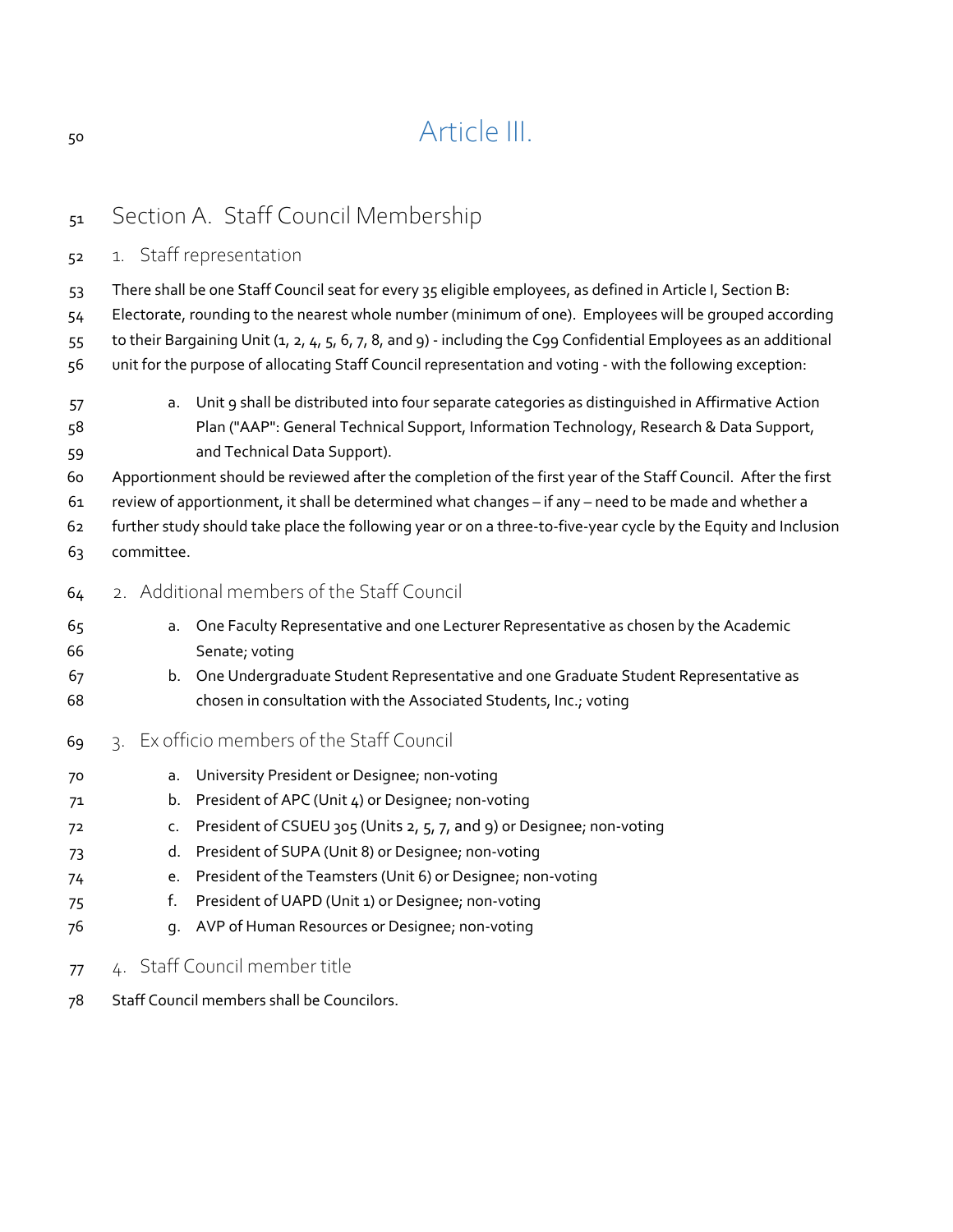## Section B. Organization of the Staff Council

- 1. Officers of the Staff Council
- 81 The officers of the Staff Council shall include, at a minimum but may not be limited to, a Chair, Vice-Chair,
- Record Keeper, and Counselor. They shall be elected from the incoming and continuing membership of the
- Staff Council to serve a one-year term. As the Staff Council progresses, there may be a need to add a
- Treasurer.
- 85 2. Committee structure of the Staff Council
- The committees of the Staff Council shall include the Executive Committee and such other standing
- committees and ad hoc committees as the Staff Council shall determine. The Staff Council also participates
- 88 in two additional types of committees: committees on which the Staff Council has liaison members or
- representatives and committees for which the Staff members are recommended for executive appointment.
- The Executive Committee shall consist of the officers of the Staff Council, two additional members elected
- for terms of one year (At-large), the outgoing Chair (who shall serve for one year subsequent to the
- completion of their term of office as Chair), and the Chairs of the Staff Council's Standing Committees.
- The Staff Council as a whole may form, supervise, and disband any other committees within its membership.
- The Staff Council may delegate its duties, but not its responsibilities, to its subcommittees or other bodies it
- may authorize. The Staff Council and its subcommittees may offer reports as needed.
- 3. Record of meetings
- The Staff Council shall keep, and make available to the Staff, a record of its meetings. After adoption by the
- Staff Council, summary minutes shall be posted and in an electronic format in accordance with current
- 99 Universit[y accessibility standards](https://access.sfsu.edu/ati/documentaccessibility) for Staff to view.

#### 4. Term limits

- a. Elected members of the Council may succeed themselves for one full three-year term.
- b. No elected member of the Staff Council shall serve more than six successive years in that capacity.
- c. The time spent by a Councilor in replacing another Councilor on leave or absent for any reason shall not be included in the limitations of service stated in Article III, Section B, 4, b.
- d. Leave of absence from the Staff Council shall be limited to 12 consecutive months.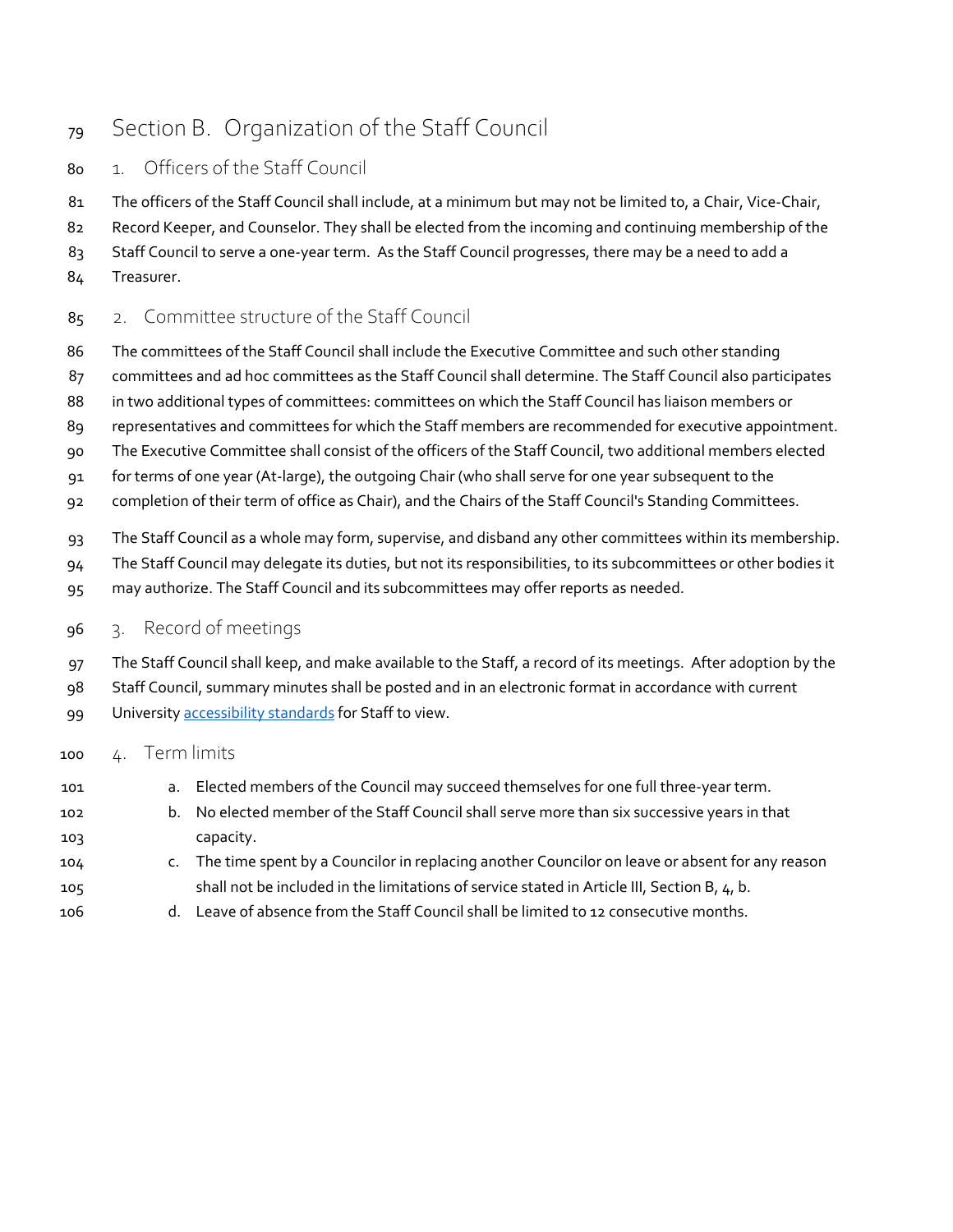## 107 Article IV.

#### <sup>108</sup> Section A. Adoption

109 This *Constitution* shall be adopted by a favorable vote of the majority of the Staff of the University, as

- 110 defined in Article I, Section B, who participate during the voting period. A minimum threshold of 15%
- 111 participation from the electorate is needed.

### <sup>112</sup> Section B. Amendments to the Constitution

- 113 Amendments to this *Constitution* may be initiated in the same way that any other motions are initiated by
- 114 the Staff Council or may be initiated by members of Staff, as provided for in Article I, Section C, 4, calling for
- 115 a general meeting of the Staff.
- 116 Proposed amendments adopted by the Staff Council following its usual rules for the adoption of motions,
- 117 shall be presented to the voting members of the Staff, as elsewhere defined in Article I, Section B, and shall
- 118 be adopted by a favorable majority vote by the members of the Staff who vote but shall not be amended if
- 119 fewer ballots are cast than the number comprising 10% of the electorate.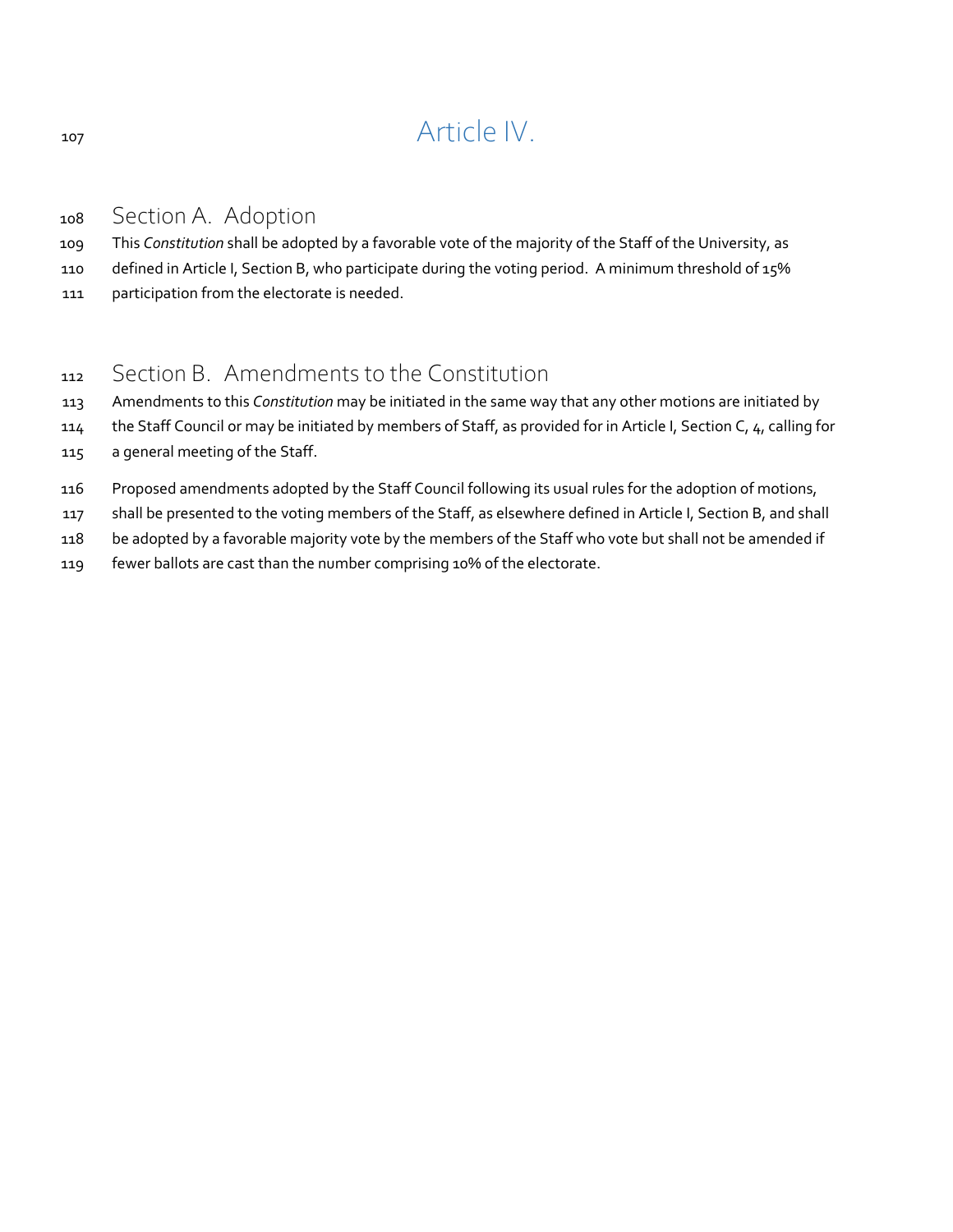# 120 SAN FRANCISCO STATE 121 UNIVERSITY STAFF 122 COUNCIL BYLAWS

## Article I.

#### Section A. General Provisions

The Bylaws of the Staff Council are subordinate to the provisions of the *Constitution* adopted on (date the

Constitution is adopted) 2022 and to any subsequent amendments of the *Constitution*.

#### 127 Section B. Name

The name of the body of people employed as Staff, as described in this *Constitution* Article I, Section B:

Electorate, representing Staff in matters of shared governance at the University, shall be named the *San* 

- *Francisco State University Staff Council*, hereinafter referred to in this document as the Staff Council or
- Council.

#### 132 Section C. Mission

 The Staff Council is an inclusive shared governance organization that proposes and advocates for policies that support San Francisco State's mission, improve Staff morale and recognition, highlight opportunities 135 for career and personal enrichment, serves in an advisory role to the President on all matters outside of the scope of representation and/or collective bargaining and in compliance with the Higher Education Employer Relations Act (HEERA), and empowers Staff to create innovative solutions that benefit the entire campus community. The Staff Council is considered an employee advisory group not an employee organization as defined in HEERA. Staff Council will not address matters within the scope of representation for those exclusively represented.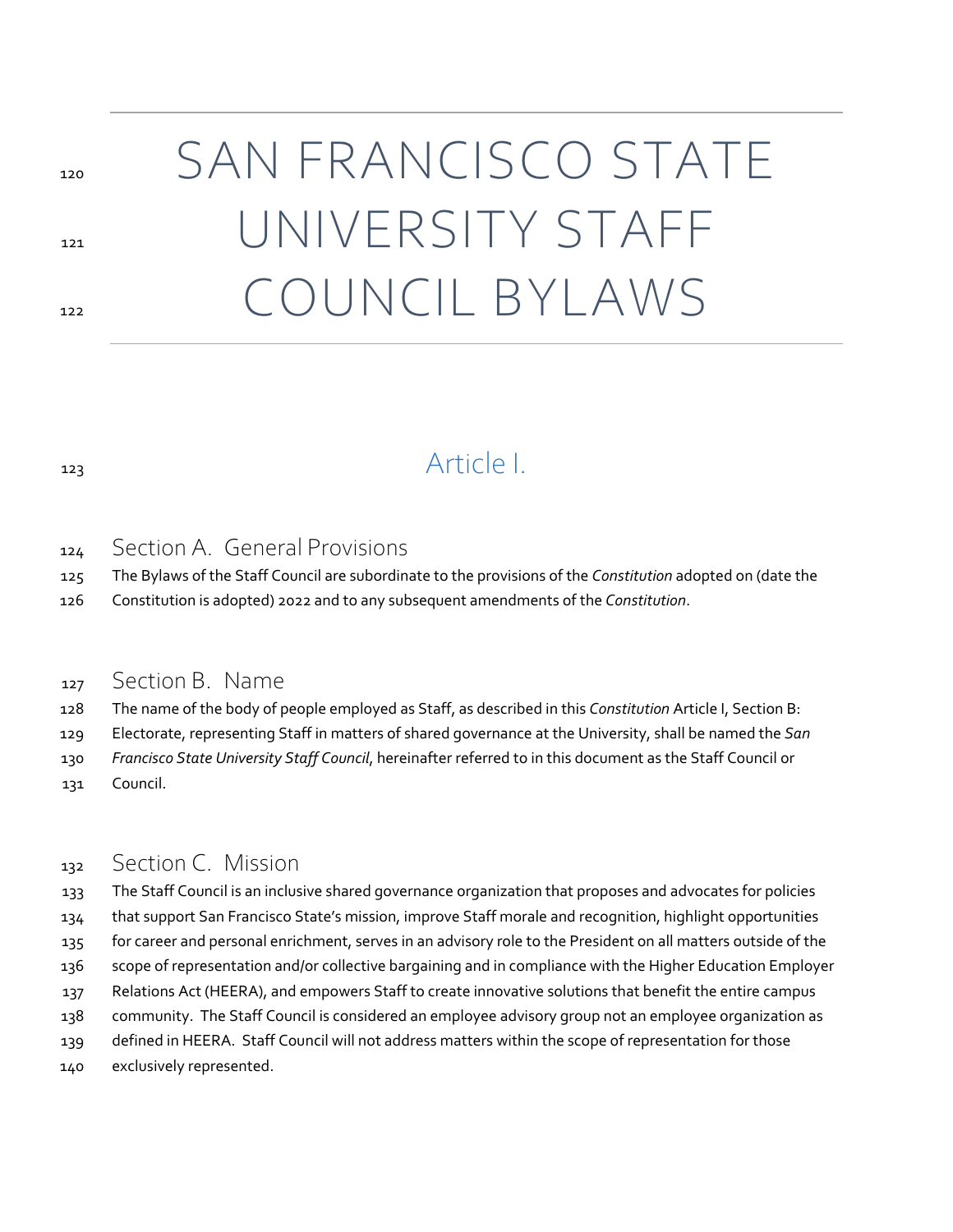## 141 Article II.

- Section A. Rules
- 1. Rules

144 The rules contained in the latest edition of [Robert's Rules of Order](https://senate.sfsu.edu/about/robertsrules) shall govern the Staff Council except where otherwise specified in the Council's Bylaws.

2. Open meetings

 All meetings of the Staff Council, including committee meetings, shall be open except when the Council, by majority vote, shall declare itself to be in executive session. In this event, only members of the Staff Council will be permitted to attend.

- All meetings must have minutes recorded and should be made available one week after the meeting occurs.
- 3. Quorum
- A majority of the authorized membership must be present to constitute a quorum. A quorum must be present at all times for the Staff Council to conduct business.
- 4. Voting on substantive motions

 Voting on substantive motions (i.e., those in which the Council takes a position on an issue, and the like) takes place in two stages: first reading and second reading.

| 157             | e. First Reading: In the first reading, the motion is introduced and seconded. Discussion is in order |
|-----------------|-------------------------------------------------------------------------------------------------------|
| 158             | in the first reading, but not amendments, as the motion in the first reading is still considered to   |
| 159             | be the property of the mover and can be amended by the mover until the motion is moved to             |
| 160             | the second reading. The mover may accept suggestions immediately or take them under                   |
| 161             | advisement and present a modified motion for the second reading. A speaker may take the               |
| 162             | floor and speak to the motion no more than three times unless approved by a majority of the           |
| 163             | Senators present. No speaker may take the floor more than once until the speaker's list is            |
| 164             | exhausted. Speakers are limited to an aggregate of five minutes for a single motion unless            |
| 165             | approved by a majority of the Senators present. The first reading of a motion is concluded if: 1)     |
| 166             | there is no one remaining on the speakers' list who wishes to speak, or 2) a motion to close          |
| 167             | debate is passed (requires a two-thirds vote), or 3) a motion is approved to move the motion to       |
| 168             | the second reading (requires a three-fourths majority).                                               |
| 16 <sub>9</sub> | Second Reading: Voting on substantive motions shall take place only after a second reading of         |

 the motion. This will typically take place at a meeting after the meeting at which it was first introduced but can be moved to a second reading in the same meeting. The Executive Committee is charged with determining whether a motion should be brought to the floor at a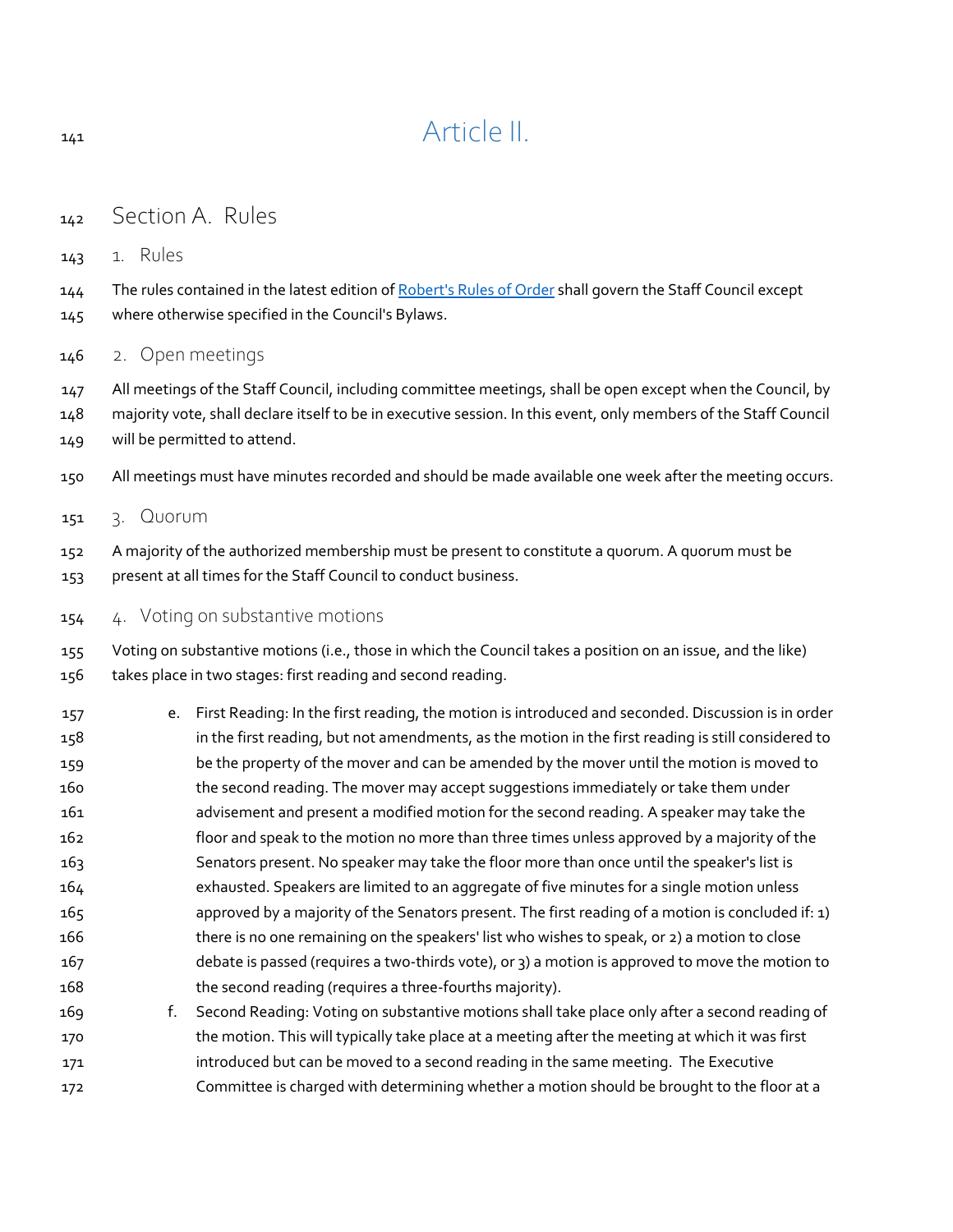subsequent meeting in the first or second reading. Discussion is limited to speaking in support or opposition to the motion and to proposing an amendment to the motion. Once a motion is in the second reading, it is no longer the property of the mover and it can only be altered by amendment during deliberations. During the second reading, amendments may be presented for action by the Council, and a vote of the body must resolve all amendments. Voting on substantive motions shall take place only after a second reading of the motion at a meeting after the meeting at which it was first introduced or after the motion has been moved to the second reading.

#### 5. Majority defined

 A majority of those voting, but no fewer than 25%, is necessary to constitute an official action of the Staff Council. An abstention shall not be counted as a vote cast. If the vote at a second reading should constitute a majority of those voting, but fewer than the required 25%, the motion under consideration shall be placed on the agenda for the next Staff Council meeting for one, and only one, further consideration.

- 6. Adoption of motions by general consent
- A motion may be adopted by "General Consent" if the motion has been placed on the agenda as a "consent item" by unanimous agreement of the initiating committee and the Executive Committee. If the initiating committee and the Executive Committee are in unanimous agreement, a motion can be forwarded as a "consent item" and goes to the body immediately in a second reading. The Chair shall indicate that such a motion is brought as a "consent item" and ask if there is any request for a debate. If there is no request for a debate, the Chair may declare the debate closed and may declare the motion adopted by "General Consent." An objection to either declaration by any Councilor shall return the motion to the Executive Committee or, at the Chair's discretion, it may be moved into first reading so that discussion can take place.

#### 195 7. Absences

- In the event a Councilor is absent for two successive meetings without written notification to the Executive
- Committee, that Councilor shall be deemed to have resigned, and the seat shall be filled as specified in the
- University Staff Elections and Referenda Procedures. Should illness or emergency prevent a Councilor from
- providing written notification, the Executive Committee is empowered to waive the requirement for written
- notification, as long as such a waiver does not deprive the Staff or any of its units of adequate representation on the Staff Council.
- 8. Code of conduct
- All Staff Council Representatives and visitors are to be treated with respect and consideration, valuing a diversity of views and opinions. All Representatives should:
- a. Be respectful and collaborative.
- b. Communicate openly with respect for others, critiquing ideas rather than individuals.
- c. Avoid personal attacks directed toward other attendees and participants.
- d. Respect and abide by the Bylaws of the Staff Council of the University.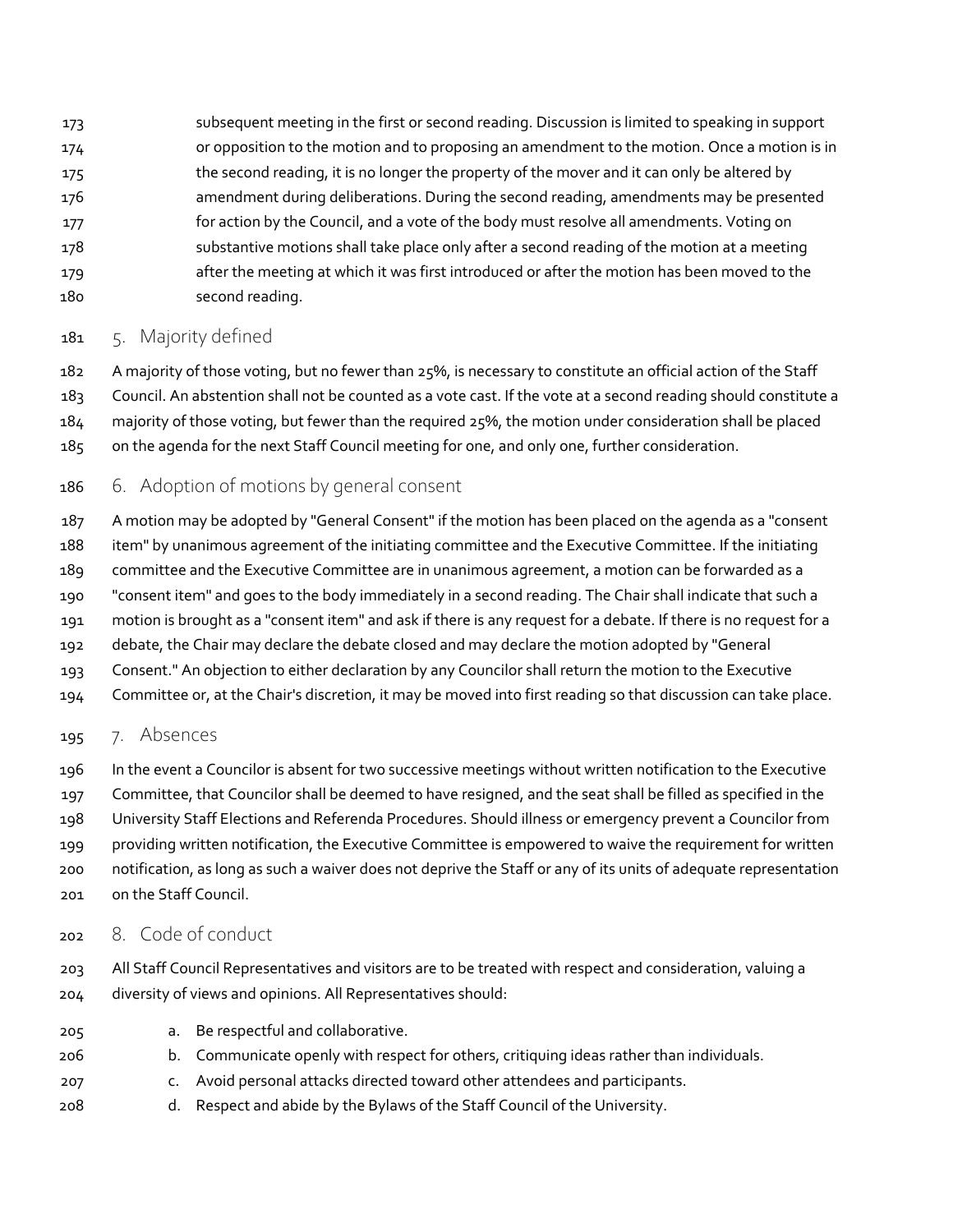- Violations of the Staff Council Code of Conduct may have the following repercussions: censure, educational
- training, and possible removal from the Staff Council.

## Article III.

| 212        |    |    | Section A. Officers and At-Large Executive Committee Members                                                                                                    |
|------------|----|----|-----------------------------------------------------------------------------------------------------------------------------------------------------------------|
| 213        | 1. |    | The officers of the Staff Council shall be the Chair, Vice-Chair, Record Keeper, and Counselor.                                                                 |
| 214        | 2. |    | The Chair of the Staff Council shall:                                                                                                                           |
| 215<br>216 |    | b. | a. Call and preside at meetings of the Staff, the Staff Council, and the Executive Committee;<br>Have general supervision of the business of the Staff Council; |
| 217        |    | c. | Prepare the agenda for meetings of the Staff and Staff Council with the advice and approval of                                                                  |
| 218        |    |    | the Executive Committee;                                                                                                                                        |
| 219        |    |    | d. Give timely notice of meetings of the Staff Council to Councilors;                                                                                           |
| 220        |    | e. | Be the spokesperson for the Staff Council in representing Staff Council decisions or provide a                                                                  |
| 221        |    |    | designee when appropriate;                                                                                                                                      |
| 222        |    | f. | Exercise general supervision over the Staff Council.                                                                                                            |
| 223        | 3. |    | The Vice-Chair of the Staff Council shall:                                                                                                                      |
| 224        |    | а. | Act for the Chair in the Chair's absence or at their request;                                                                                                   |
| 225        |    | b. | Become Chair in the event the office of the Chair becomes vacant;                                                                                               |
| 226        |    | c. | Assist in preparing the agenda for the plenary meetings;                                                                                                        |
| 227        |    | d. | Acting in a supporting role for the Chair during presentations/functions;                                                                                       |
| 228        |    | e. | Keep track of attendance;                                                                                                                                       |
| 229        |    | f. | Keep track of speaker time limits and number of times speaking to an issue.                                                                                     |
| 230        | 4. |    | The Record Keeper of the Staff Council shall:                                                                                                                   |
| 231        |    | а. | Exercise general supervision over the taking and keeping of minutes of the Staff Council;                                                                       |
| 232        |    | b. | Exercise general supervision over the taking and keeping of minutes of meetings of the Staff                                                                    |
| 233        |    |    | and be responsible for records of decisions made by the Staff;                                                                                                  |
| 234        |    | c. | Make the minutes publicly available for all Staff members.                                                                                                      |
| 235        | 5. |    | The Counselor of the Staff Council shall:                                                                                                                       |
| 236        |    | а. | Research policies and processes that are submitted by a standing committee for possible                                                                         |
| 237        |    |    | conflicts and duplications, and communicates the findings to the Executive Committee and the                                                                    |
| 238        |    |    | Standing Committee that submits the proposal;                                                                                                                   |
| 239        |    | b. | Maintain the order of operations of the Staff Council meetings by implementing Robert's Rules.                                                                  |
| 240        | 6. |    | The two At-large members of the Staff Council shall:                                                                                                            |
| 241        |    | а. | At-large Executive Committee members shall support the Executive Committee in its business;                                                                     |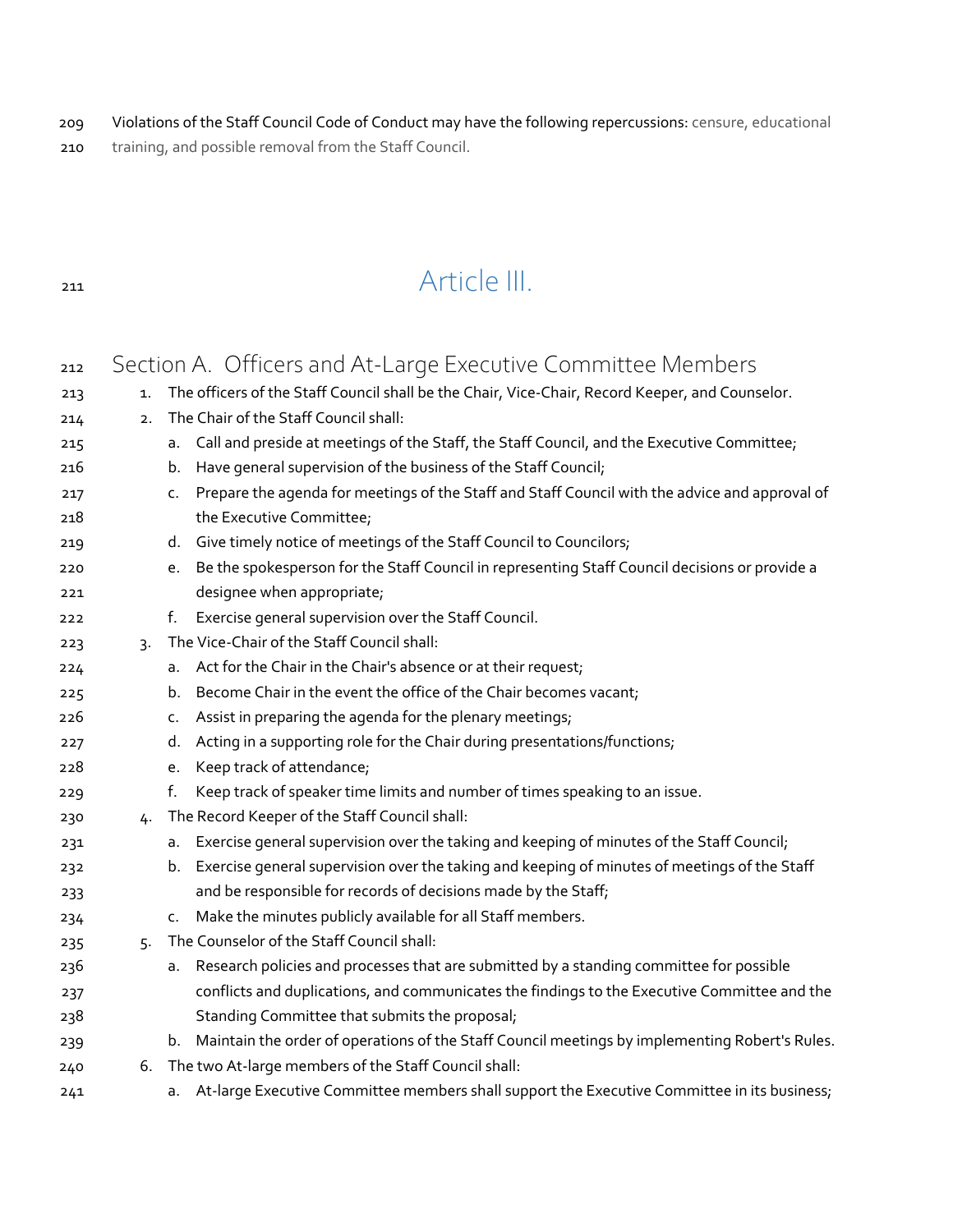- 242 b. Staff Council website administration. Some website administration experience is preferable;
- c. One beneficial function of this position is to gain experience for a potential Officer role;
- 244 d. Assist in the marketing and communications of the Staff Council and its standing committees.
- 245 Section B. Committees
- 1. Executive Committee

**Purpose:**

 The Executive Committee serves as the primary contact for the Staff Council, interacting with all University units. Responsibilities include:

- a. Consider all matters presented by standing committee chairs, Council leadership, the University President or designee, or others, and make recommendations or assign to a standing committee for discussion. b. Assist in setting the agenda for Council meetings. c. Recommend to Council special committees and ad-hoc committees as it deems necessary. d. Complete all administrative responsibilities for the Council.
- e. Review Council Bylaws and committee charges annually, making changes as new issues, needs, or concerns arise.
- f. Create new committees as membership and responsibilities expand.
- g. Coordinates communication for Staff Council.
- h. Consider disagreements and problems otherwise not reconcilable between the Staff Council and University Administration and refer them to a Standing Committee as needed.
- **Additional membership:**
- In addition to the Officers and At-large members, the Executive Committee shall also include the Chairs of the Staff Council Standing Committees.
- 265 2. Policy and Procedure Review Committee

#### **Purpose:**

- Help inform Staff of changes to University policy, procedures, and new and updated forms.
- a. Review policies and executive orders by University units.
- b. Review campus implementation of CSU wide policies.
- c. Review new and existing campus processes.
- d. Serve as a place for all Staff to raise issues regarding campus policies and procedures.
- 3. Equity and Inclusion Committee
- **Purpose:**
- Analyze causes of and propose solutions to the disproportionate representation of Staff across campus
- committees, focusing on inclusivity and equity.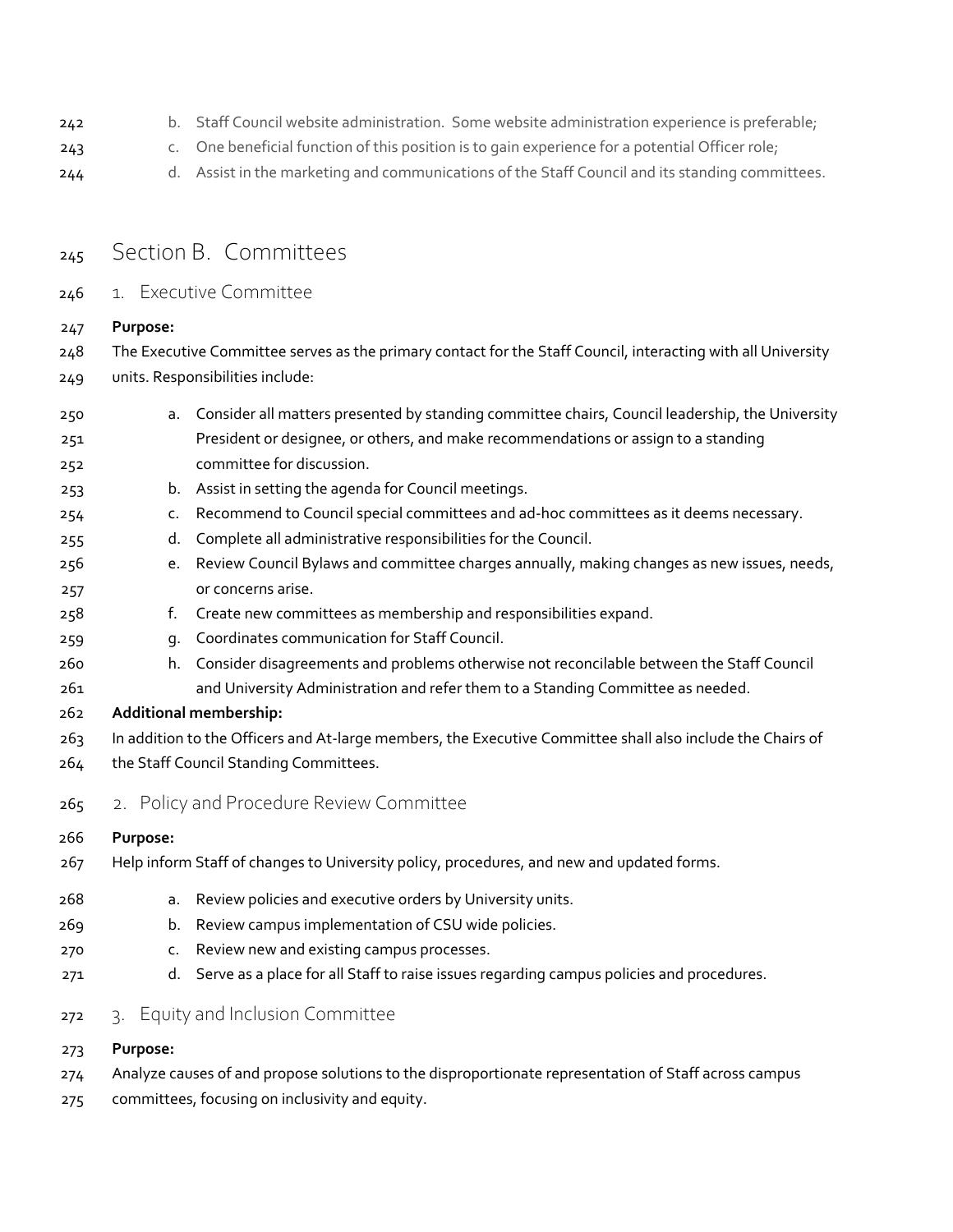- a. Recruit and recommend Staff to serve on the Staff Council, its committees, and other shared governance bodies on-campus and at the system-wide level, focusing on inclusivity and equity.
- b. Maintain a service pool of Staff interested in shared governance activities.
- 279 c. Maintain diversity, equity, and inclusion best practices on committee placements.
- d. Review and recommend changes to currently existing University committee charges.
- 4. Staff Enrichment Committee

#### **Purpose:**

- 283 Develop, host, and promote enrichment.
- a. Host at least two Staff enrichment events each year.
- b. Develop a set of awards (including nomination and selection processes) for Staff achievement.
- c. Contribute to communication and promotion of Staff professional development opportunities.
- d. Recognize and communicate service contributions of Staff.
- 5. Elections Committee

#### **Purpose:**

- It shall be the responsibility of this Committee to review, as needed, the election procedures of the Staff
- Council to recommend any appropriate revisions. In any instance of disputed Staff Council elections, the
- Executive Committee shall serve as final arbitrator (unless the dispute is about the Executive Committee
- which the Staff Council would handle).
- a. Membership of the Elections Committee shall be three or five Councilors chosen by the Equity and Inclusion Committee.
- b. The Elections Committee shall preside over the University-wide elections to the Staff Council.

#### 297 Section C. Rights

- Staff Council reserves the following rights to:
- 1. Communicate with the entire Staff community on a limited basis and maintain access to a list of all employees who meet the membership criteria.
- 2. Receive accurate and timely communications including notifications of new policies or existing policy changes.
- 3. Use centrally controlled campus spaces for meetings and events.
- 4. Access email, electronic organizing resources and learning management systems.
- 5. Meet with administrators.
- 6. Publicize Staff events and meetings in University communications.
- 7. Use of University branding.
- 8. Use scheduled work hours for participation in meetings and events.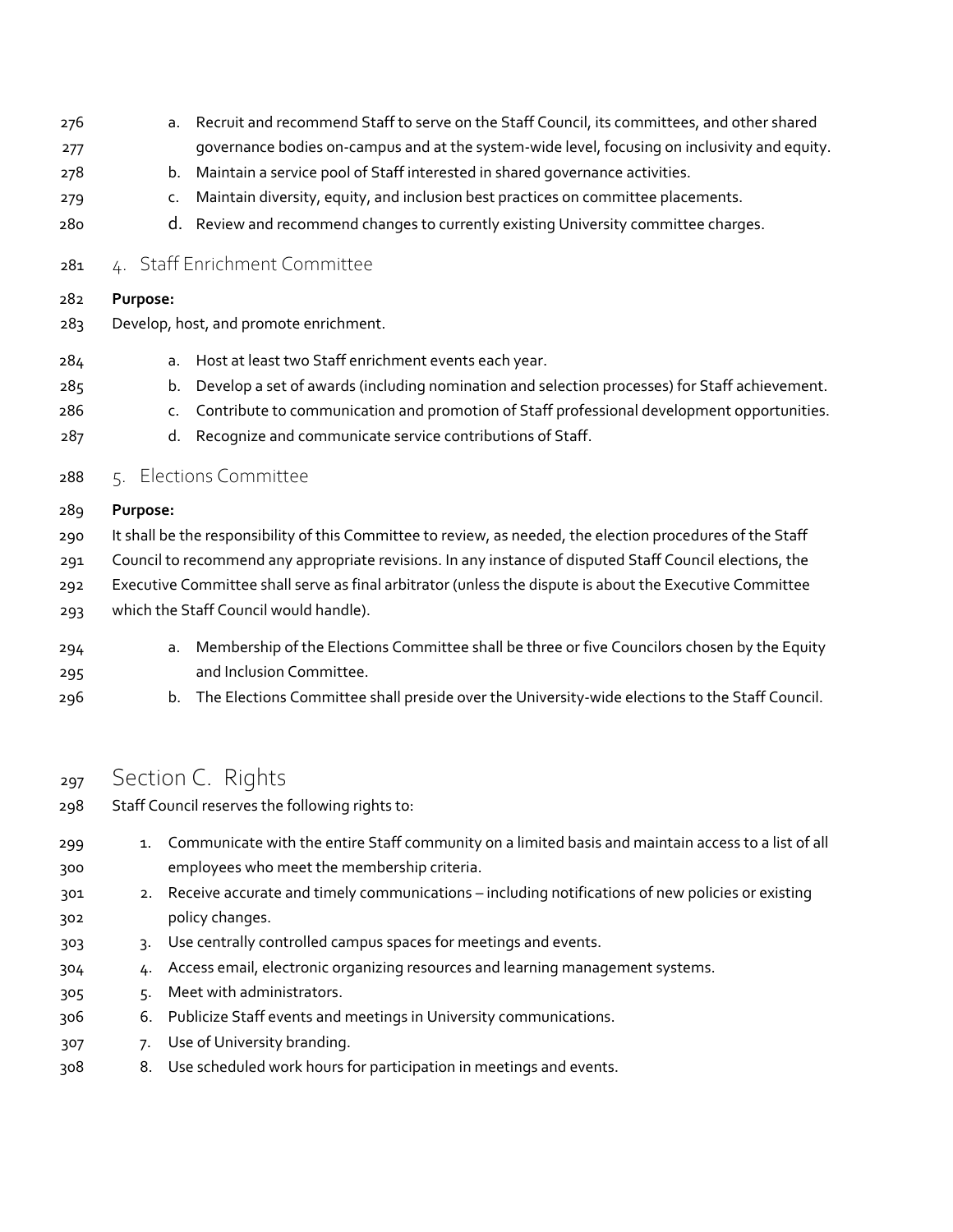| 309 |    | Section D. Procedures and Rules for Committees                                                        |
|-----|----|-------------------------------------------------------------------------------------------------------|
| 310 | 1. | Their status as standing committees under the Staff Council Bylaws entrusts to them the task of       |
| 311 |    | evaluating and, in cases that so merit, developing policies and procedures for recommendation to      |
| 312 |    | the Council, which will aid the Council in discharging its responsibilities. Members of committees    |
| 313 |    | represent the entire University rather than the subdivisions of the University. The committees shall  |
| 314 |    | seek to achieve the broadest appropriate distribution of pertinent information to Staff.              |
| 315 | 2. | Standing committees continue to have the privilege, if not the obligation, of inviting guests and     |
| 316 |    | notifying interested parties when matters of mutual concern are under consideration.                  |
| 317 | 3. | The following recommendations may apply to all committees although they do not appear in the          |
| 318 |    | individual descriptions or charges.                                                                   |
| 319 |    | Unless otherwise indicated, committees are free to establish their own rules and procedures<br>a.     |
| 320 |    | and are invited to recommend to the Staff Council changes in structure or function. Meetings          |
| 321 |    | should normally be open rather than closed (see exceptional circumstances).                           |
| 322 |    | b. Committees may create their subcommittees or request the assistance of the Executive               |
| 323 |    | Committee for such purposes. All decisions and voting privileges, however, will be exercised          |
| 324 |    | only by duly appointed committee members.                                                             |
| 325 |    | On (or shortly after) January 1 of each year, each standing Committee and subcommittee will<br>c.     |
| 326 |    | forward to the Record Keeper of the Council a brief written report of work accomplished, or in        |
| 327 |    | progress, since the filing of the previous year's report. The Chair of the Committee shall indicate   |
| 328 |    | the results of the vote to adopt the report. A minority report will be accepted if submitted, but     |
| 329 |    | the Councilors supporting the report must be identified.                                              |
| 330 | 4. | Shortly after the election of the new Staff Council, the outgoing Staff Council Chair and the         |
| 331 |    | outgoing Executive Committee, in consultation with the outgoing Equity and Inclusion Committee,       |
| 332 |    | will appoint Councilors to standing committees. At a time specified by the outgoing Chair of the      |
| 333 |    | Staff Council, all new committees will convene for orientation and organization. At the first meeting |
| 334 |    | of the Staff Council in the spring, the outgoing Executive Committee, in consultation with the        |
| 335 |    | outgoing Equity and Inclusion Committee, will recommend its standing committee appointments to        |
| 336 |    | the Staff Council for approval.                                                                       |
| 337 | 5. | A majority of a committee shall constitute a quorum except as otherwise stated.                       |
| 338 | 6. | Materials dealing with matters deemed by a designated committee to be of a confidential nature        |
| 339 |    | shall be accessible only to current members of the designated Committee.                              |
| 340 | 7. | Committees shall meet regularly (not less than once a month during the academic year) and upon        |
| 341 |    | the call of the Chair of the Committee or at the request of the Chair of the Staff Council. If a      |
| 342 |    | committee member is absent from three consecutive regularly scheduled meetings of a committee         |
| 343 |    | without prior notification of the Chair, the Chair may request that the Executive Committee of the    |
| 344 |    | Staff Council declare the seat vacant. A replacement will then be made in accordance with the         |
| 345 |    | established procedures governing that Committee.                                                      |
| 346 |    | 8. When a Standing Committee unanimously approves an item, the item may be forwarded to the           |
| 347 |    | Staff Council as a consent item if also unanimously approved by the Executive Committee. Consent      |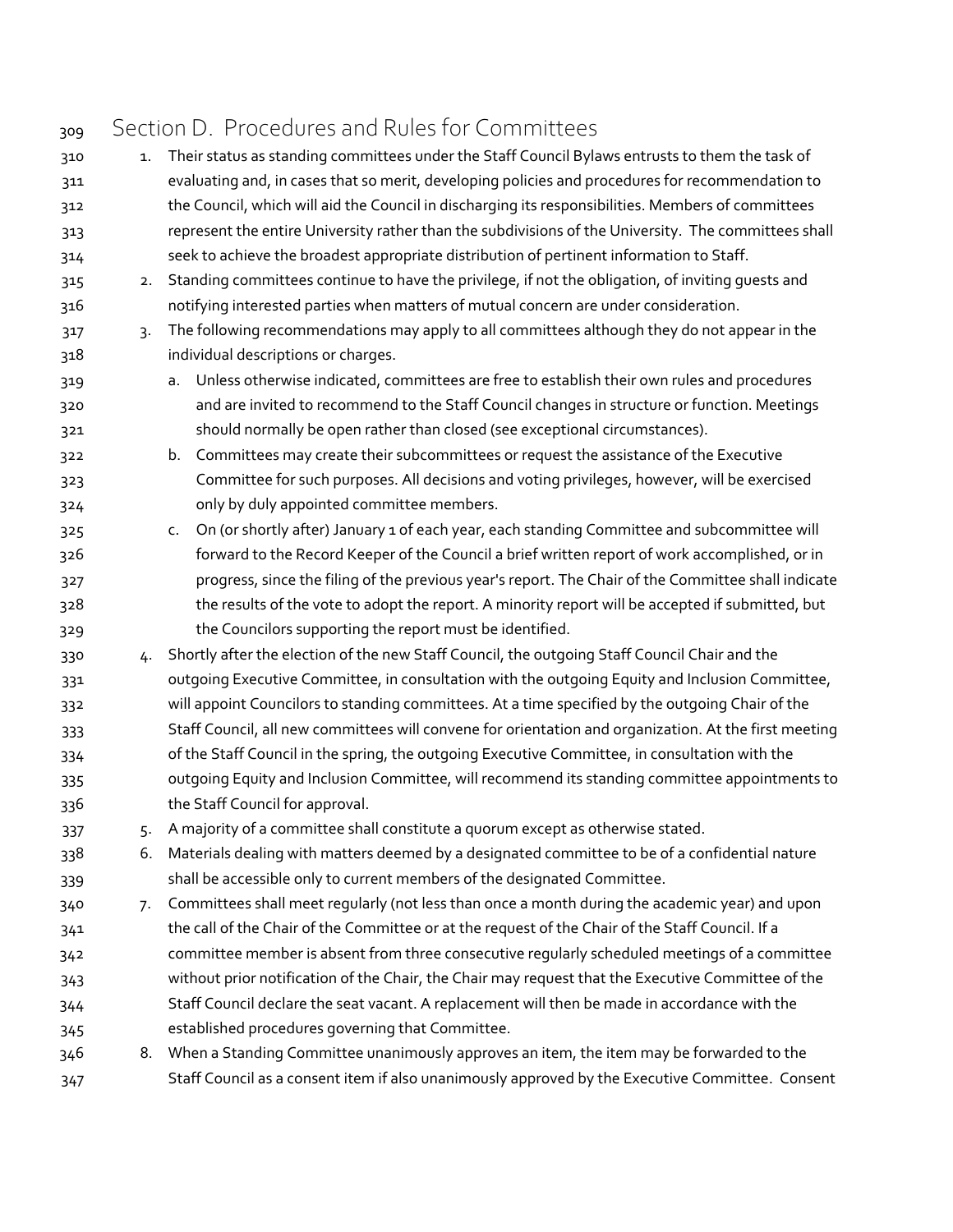- items once brought to the Staff Council for consideration, may be moved back into first reading for further discussion following Robert's Rules of Order.
- 9. If a committee is not carrying out its business (e.g., not meeting, not able to complete its work, not able to fulfill its charge), the Officers of the Staff Council shall work with the Committee to resolve the situation. If the situation is not able to be resolved, the Executive Committee shall forward a resolution to the body of the Staff Council calling for the membership to be disbanded or
- reconstituted. Upon approval of the resolution by the body of the Staff Council, the membership of the Committee will be disbanded, or the Executive Committee will reconstitute the membership using the procedures established in its Bylaws and *Constitution*.
- 10. All meetings of Staff Council committees shall be open except when the Committee, by majority vote, shall declare itself to be in executive session, in which event only members of the Committee will be permitted to attend.
- 

# Article IV.

- 361 Section A. Elections
- 1. Staff Council elections

 The Elections Committee (a subcommittee of the Equity and Inclusion Committee), in consultation with the Chair of the Staff Council, will oversee the conduct of elections, with support from Staff Council.

 a. Announcement of Elections: Announcements of elections shall be made in three ways: Directly to the electorate, through appropriate Staff publications, and by communication with appropriate administrators. b. Electorate i. In most instances of all-University elections, the electorate is determined by the provisions of the *Constitution*. ii. In any instance for which the *Constitution* would not determine the electorate, the Staff Council shall have this responsibility. iii. The electorate in Staff Council elections shall consist of all employees within the following groups: iv. Unit  $1, 2, 4, 5, 6, 7, 8$ , and 9 with the following exception: *a.* Unit 9 shall be distributed into 4 separate categories as distinguished in Affirmative Action Plan ("AAP": General Technical Support, Information Technology, Research & Data Support, and Technical Data Support). c. Nominations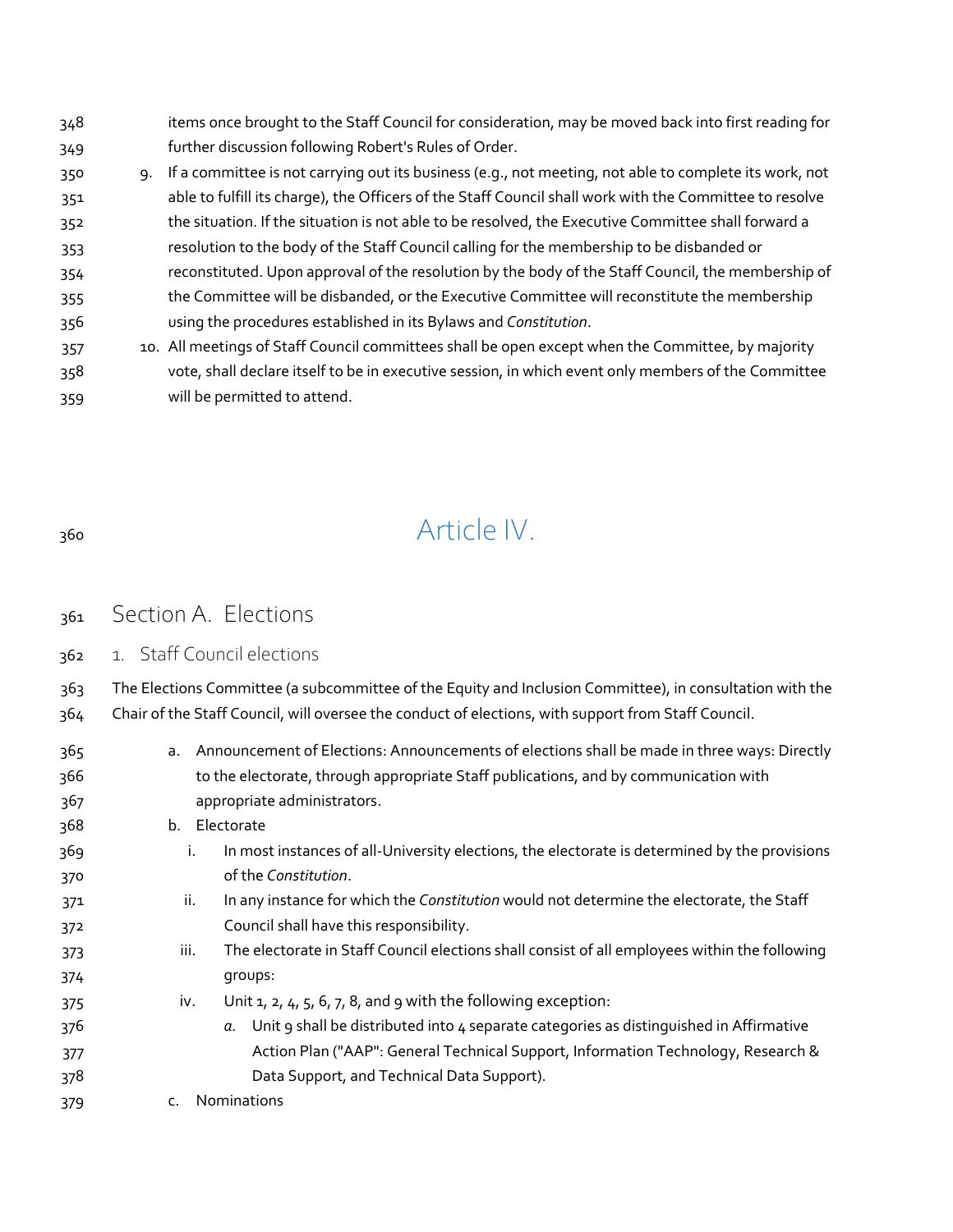| 380 | i.   | Nominations may be made by any member of the electorate so long as the person being                  |
|-----|------|------------------------------------------------------------------------------------------------------|
| 381 |      | nominated agrees to stand as a candidate.                                                            |
| 382 | ii.  | In some instances, the Staff Council or the Equity and Inclusion Committee might wish to             |
| 383 |      | serve as an initial nominating committee, especially for such ad hoc all-University                  |
| 384 |      | committees, which might be deemed necessary. There shall be a minimum of ten working                 |
| 385 |      | days' notice between the announcement of an all-University election and the deadline for             |
| 386 |      | the receipt of nominations. This deadline shall not be extended as long as there have been           |
| 387 |      | nominated twice as many candidates as there are offices but must be extended for only five           |
| 388 |      | working days (and publicized) should the number of nominations fall short of this                    |
| 389 |      | requirement.                                                                                         |
| 390 | d.   | Availability of Ballots: Ballots shall be made available to an up-to-date listing of the electorate. |
| 391 | e.   | Voting                                                                                               |
| 392 | i.   | All ballots must be verified as submitted by qualified electors, with provision made to              |
| 393 |      | ensure a maximum of one vote per elector. No votes shall be counted that are received                |
| 394 |      | after the deadline listed on the ballot. The deadline shall not be less than five working days       |
| 395 |      | nor more than ten working days from when the ballot is made available.                               |
| 396 | ii.  | During the voting period for elections, only the Chair of the Staff Council and the Elections        |
| 397 |      | Committee shall have access to any open ballot.                                                      |
| 398 | f.   | Listing of Names on Ballots: Names will be listed on ballots in random order. The identifying        |
| 399 |      | description of the candidate will coincide with the listing of the individual in the University      |
| 400 |      | Bulletin or other official records.                                                                  |
| 401 |      | g. Voting System                                                                                     |
| 402 | i.   | In an election, the voter may vote for the number of candidates as there are seats available         |
| 403 |      | but may not cast more than one vote for a candidate.                                                 |
| 404 | ii.  | Winning candidates are those with the highest number of votes.                                       |
| 405 | iii. | In the event of ties that preclude the determination of a winner or winners, a run-off               |
| 406 |      | election presided over by the Elections Committee will be held among the tied candidates.            |
| 407 |      | h. Void Ballots: Ballots will be considered void if they violate any specific requirements in the    |
| 408 |      | election. There shall be no requirement that a voter must vote for the required number of            |
| 409 |      | candidates.                                                                                          |
| 410 | i.   | Replacements                                                                                         |
| 411 | i.   | Should a vacancy develop at the onset or during the academic year in any position selected           |
| 412 |      | by an election, the individual receiving the highest number of votes among those not                 |
| 413 |      | elected in the most recent election for that office may serve as a short-term replacement            |
| 414 |      | for the remainder of that academic year.                                                             |
| 415 | ii.  | Should a representative resign from a seat when there is more than one year remaining in             |
| 416 |      | their term, the balance of the representative's term shall be filled at the next regularly           |
| 417 |      | scheduled annual election. Should a vacancy arise, a replacement shall be identified by the          |
| 418 |      | Elections Committee through normal election procedures.                                              |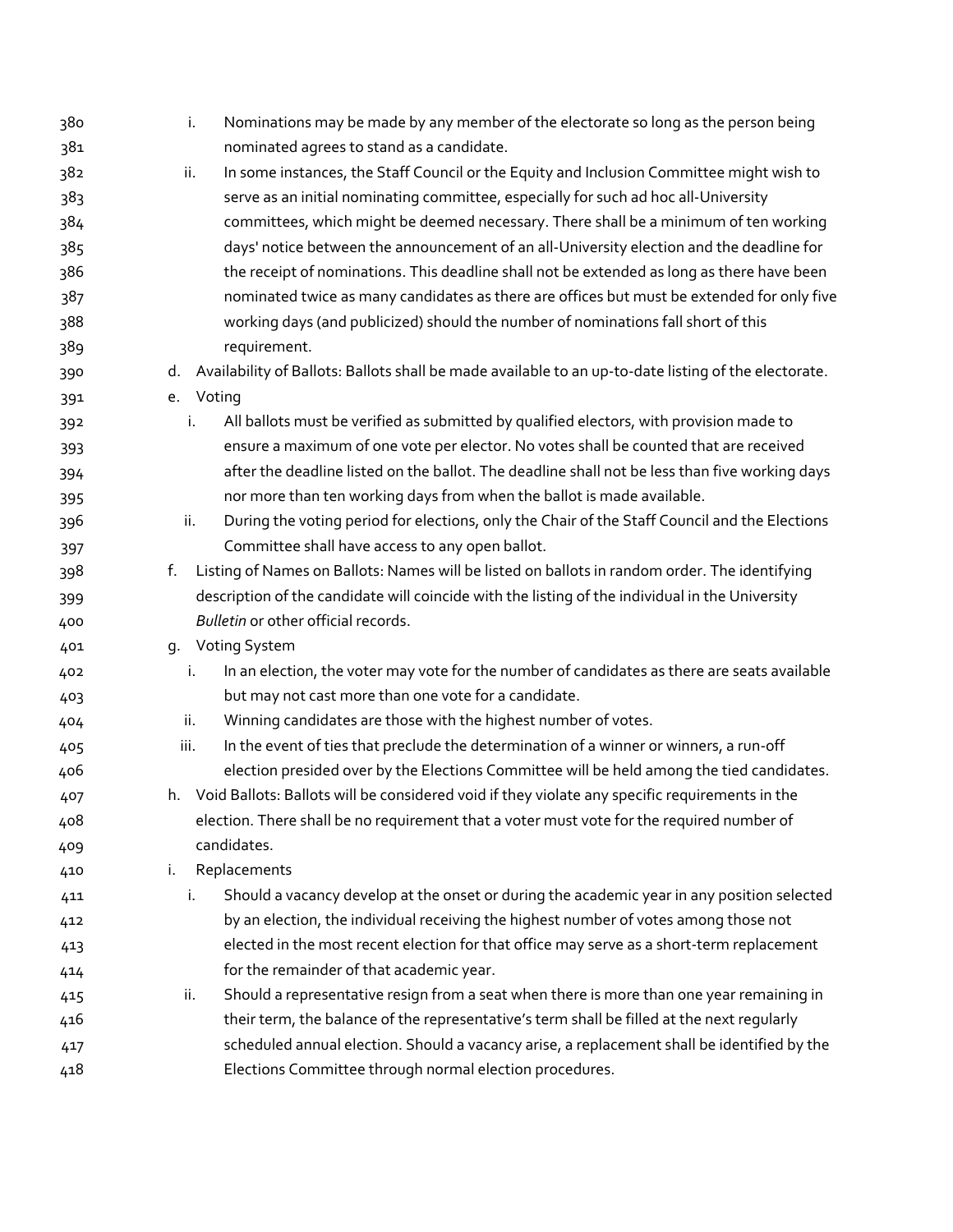| 419 | iii.     | At any election for which both full and partial terms are at stake, individuals will be assigned           |
|-----|----------|------------------------------------------------------------------------------------------------------------|
| 420 |          | to the full and partial terms as determined by their rank order in the election.                           |
| 421 | iv.      | Any problem not met by these replacement procedures will be settled by the Elections                       |
| 422 |          | Committee.                                                                                                 |
| 423 | j.       | <b>Statements by Candidates</b>                                                                            |
| 424 | i.       | Candidates for elections should be encouraged to file statements reflecting their views that               |
| 425 |          | are pertinent to the particular election.                                                                  |
| 426 | ii.      | These statements shall be made available to the electorate at least one week before the                    |
| 427 |          | election and included with the ballots.                                                                    |
| 428 | k.       | Counting of Ballots:                                                                                       |
| 429 |          | It is the responsibility of the Elections Committee to make decisions on the legitimacy of                 |
| 430 |          | individual votes and certify the results of Staff elections.                                               |
| 431 | L.       | Notification and recordkeeping:                                                                            |
| 432 |          | After election results are certified, results will be announced in two stages: First, all candidates       |
| 433 |          | will be notified of the election results. Then, election results will be announced directly to the         |
| 434 |          | electorate through an appropriate campus-wide distribution method and by communication                     |
| 435 |          | with appropriate administrators. Election records, including vote totals for all offices, will be          |
| 436 |          | available upon request and will be maintained for three years following each election.                     |
| 437 |          | m. Contesting Election Results:                                                                            |
| 438 |          | The Executive Committee, in consultation with the Elections Committee, shall be responsible                |
| 439 |          | for settling disputes over election results.                                                               |
| 440 |          | n. Staff Constitution:                                                                                     |
| 441 |          | Constitutional amendments must be adopted by the Staff Council or initiated by members of                  |
| 442 |          | the Staff as described in Article IV, section B, of the Constitution.                                      |
| 443 | o. Terms |                                                                                                            |
| 444 |          | The term of service for any person elected or appointed to a committee shall be a specified                |
| 445 |          | duration for that Committee.                                                                               |
| 446 |          | 2. Staff Council internal elections                                                                        |
| 447 |          | Elections in which only the Staff Council membership votes include the Council's election of the Executive |
| 448 |          | Committee, the Standing Committees for Council business, and some ad hoc all-University committees. It     |
| 449 |          | shall be the responsibility of the Equity and Inclusion committee to determine which ad hoc all-University |
| 450 |          | committees are to be chosen by the Staff Council and which are to be determined by the total Staff.        |
| 451 |          | a. Executive Committee Elections:                                                                          |
| 452 | i.       | The spring organizational meeting of the Council shall be held as soon after the completion                |
| 453 |          | of the election of new Councilors as practicable, but in no case later than the end of                     |
| 454 |          | instruction in the spring semester. At that meeting, the identified members of the Council                 |
| 455 |          | for the next academic year shall elect their officers. A Councilor on leave for the fall                   |
| 456 |          | semester shall be deemed eligible to vote for Council officers. In the instance of a Councilor             |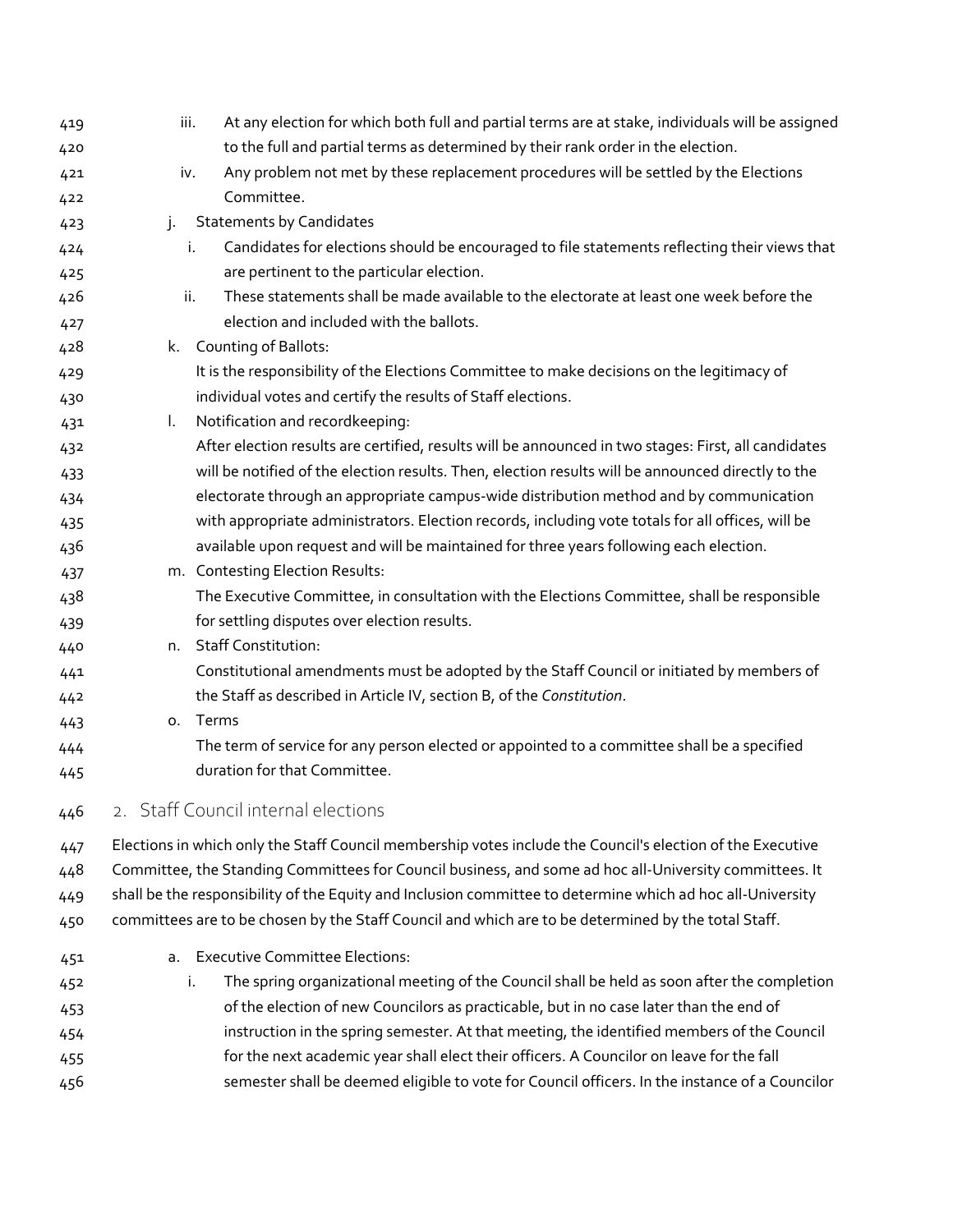|      | on leave for the entire academic year, the replacement shall be deemed eligible to vote.        |
|------|-------------------------------------------------------------------------------------------------|
|      | The new Council will assume its official duties on June 1.                                      |
| ii.  | Offices shall be filled one at a time in order of Chair, Vice-chair, Record Keeper, Counselor,  |
|      | first At-large member, second At-large member.                                                  |
| iii. | Nominations shall be made by individual Councilors by secret ballot.                            |
| iv.  | Councilors shall have the opportunity of withdrawing their names from nominations after         |
|      | the nominations have been announced.                                                            |
| v.   | Voting shall be by written and/or electronic ballots unless there is only one nominee.          |
| vi.  | To be elected, a Councilor must receive the most votes cast. (A written abstention shall not    |
|      | be considered vote cast.) In the event of a tie, there shall be a run-off election.             |
| vii. | For the purpose of this election, the Chair shall appoint two retiring Councilors as an         |
|      | Elections Committee to handle the voting procedures.                                            |
|      | b. Standing Committees and all-University ad hoc committees to be chosen by the Council:        |
|      | Given the diversity of such elections, procedures that would encompass all such elections would |
|      | be complex and burdensome. Thus, the procedures suggested below are intended only as            |
|      | guidelines for most elections. The Elections Committee shall either decide on the procedures    |
|      | for specific elections or delegate this final decision to the Council.                          |
| i.   | The Elections Committee shall serve as a nominating committee for such committees.              |
|      | Councilors may make floor nominations and shall be notified of the elections at least ten       |
|      | working days prior to securing nominees who have agreed to run. Where appropriate, the          |
|      | Council shall attempt to expand the number of Staff involved in shared governance.              |
| ii.  | In instances where there are numerous nominees for a particular position, the majority vote     |
|      | requirement is advisable.                                                                       |
| iii. | The term of service on committees shall be two years unless specified otherwise for an          |
|      | individual committee.                                                                           |
|      |                                                                                                 |

# Article V.

## Section A. Amendments

These Bylaws of the Staff Council may be added to or amended by a two-thirds vote of the Staff Council.